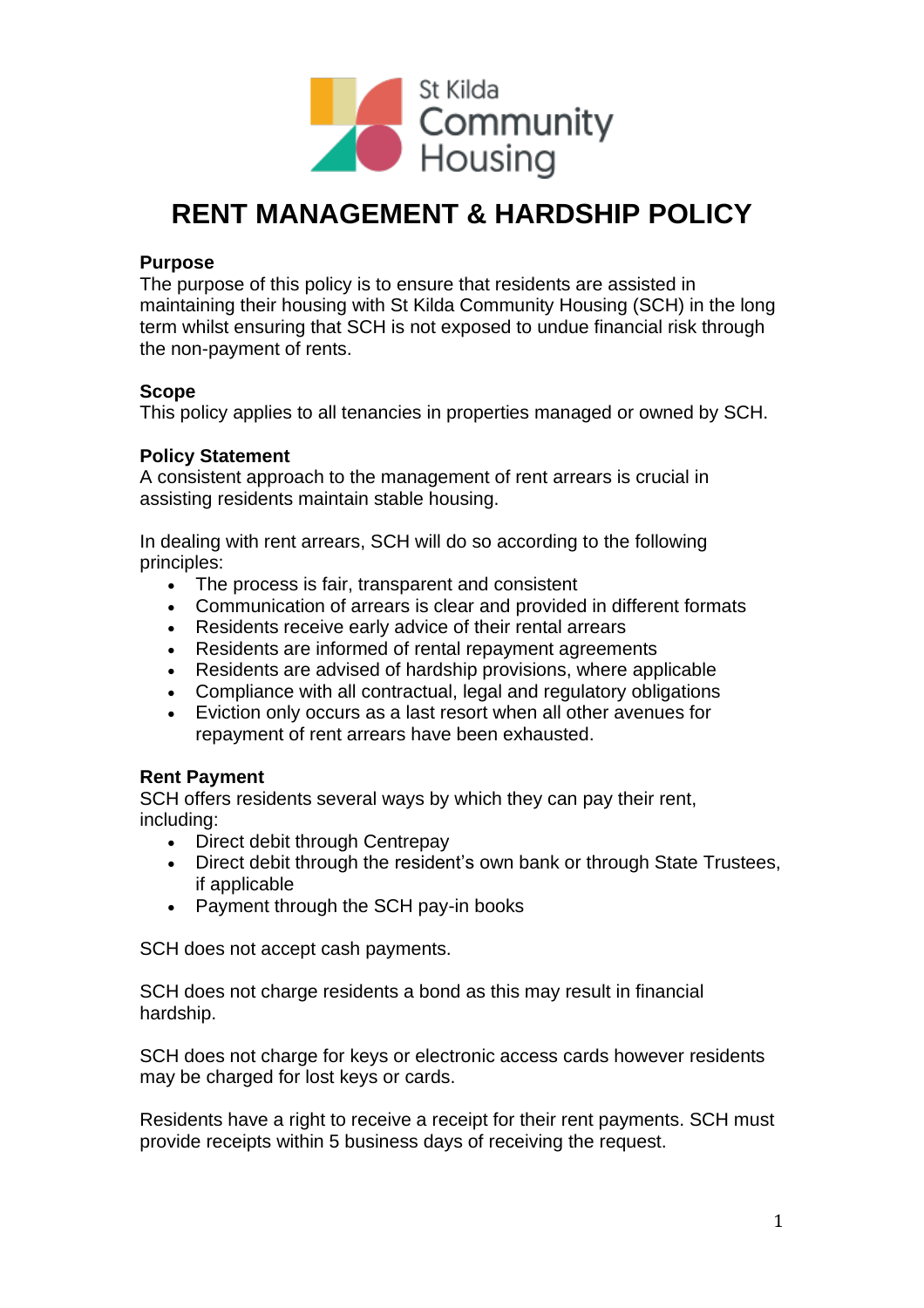

SCH expects residents to pay their rent at all times, even if they are not occupying the room but have not terminated their residency. For example, residents who go away on holiday must still pay their rent.

## **Rent In Advance**

It is a requirement that rent must be always paid and maintained one week in advance. However, in cases of financial hardship, this requirement may be waived by the CEO and a financial repayment plan may be negotiated.

#### **Managing Arrears**

SCH manages rent arrears at weekly meetings with the Housing Managers and other staff. At these meetings, an arrears report is generated from the CHINTARO database. When a resident falls more than 7 days in arrears, they will receive a letter (or verbal communication) from their Housing Manager advising them of the arrears and a copy of their rent ledger. Residents are given 7 days to respond.

Housing Managers will negotiate with residents to either pay the arrears in full or undertake a repayment plan to ensure the arrears are paid off.

Should a resident refuse to respond to the note or communication from their Housing Manager or refuse to enter into a repayment plan and are still more than 7 days in arrears, they can be issued with a Notice to Vacate.

When residents are issued with a Notice to Vacate SCH will also provide them with details of the VCAT process.

If a resident still refuses to pay rent or enter into a repayment agreement or does not respond to all attempts to negotiate on the part of the Housing Managers, then SCH will make an application to VCAT for a possession order.

At all times residents are informed by their Housing Manager that if they pay rent and/or enter into a repayment agreement then SCH will not proceed at VCAT.

SCH will only purchase a warrant of possession where the resident does not respond to any of the steps above. The purchase of a warrant of possession must be authorised by the CEO.

## **Hardship Provisions**

Where a resident is unable to pay their rent due to sudden and unforeseen circumstances – such as a loss of employment or an error in their payments from Centrelink then SCH will support the resident to maintain their housing.